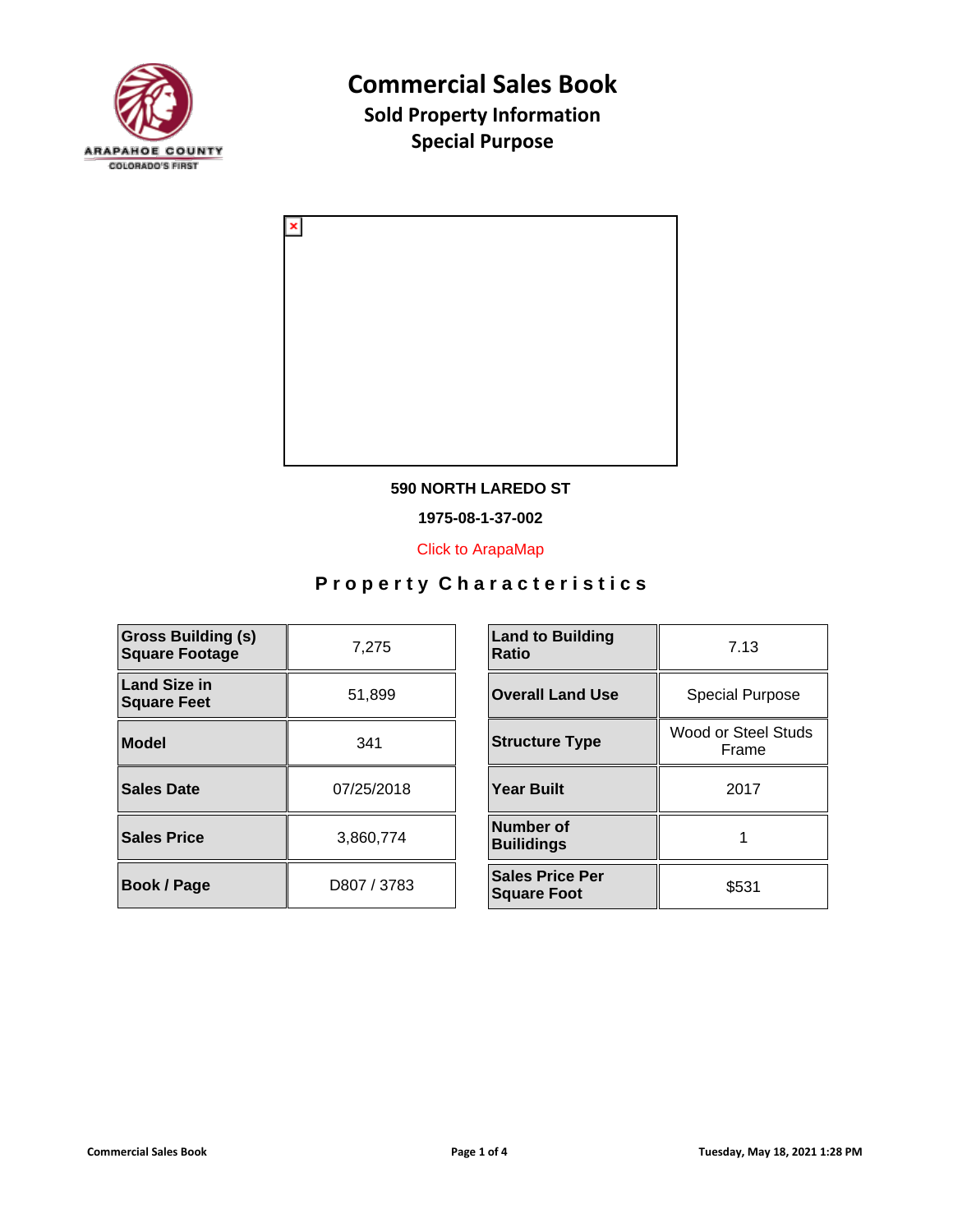



**1400 YOSEMITE ST**

**1973-03-2-07-002**

[Click to ArapaMap](https://gis.arapahoegov.com/arapamaplite/?PARCEL=1973-03-2-07-002)

| <b>Gross Building (s)</b><br><b>Square Footage</b> | 95,260      | <b>Land to Building</b><br><b>Ratio</b>      |
|----------------------------------------------------|-------------|----------------------------------------------|
| <b>Land Size in</b><br><b>Square Feet</b>          | 81,250      | <b>Overall Land Use</b>                      |
| Model                                              | 494         | <b>Structure Type</b>                        |
| Sales Date                                         | 07/12/2019  | <b>Year Built</b>                            |
| <b>Sales Price</b>                                 | 4,200,000   | Number of<br><b>Builidings</b>               |
| <b>Book / Page</b>                                 | D907 / 0315 | <b>Sales Price Per</b><br><b>Square Foot</b> |

| <b>Land to Building</b><br>Ratio             | 0.85                                             |
|----------------------------------------------|--------------------------------------------------|
| <b>Overall Land Use</b>                      | <b>Special Purpose</b>                           |
| <b>Structure Type</b>                        | Masonry or Concrete<br><b>Load-Bearing Walls</b> |
| <b>Year Built</b>                            | 1959                                             |
| Number of<br><b>Builidings</b>               | 2                                                |
| <b>Sales Price Per</b><br><b>Square Foot</b> | \$44                                             |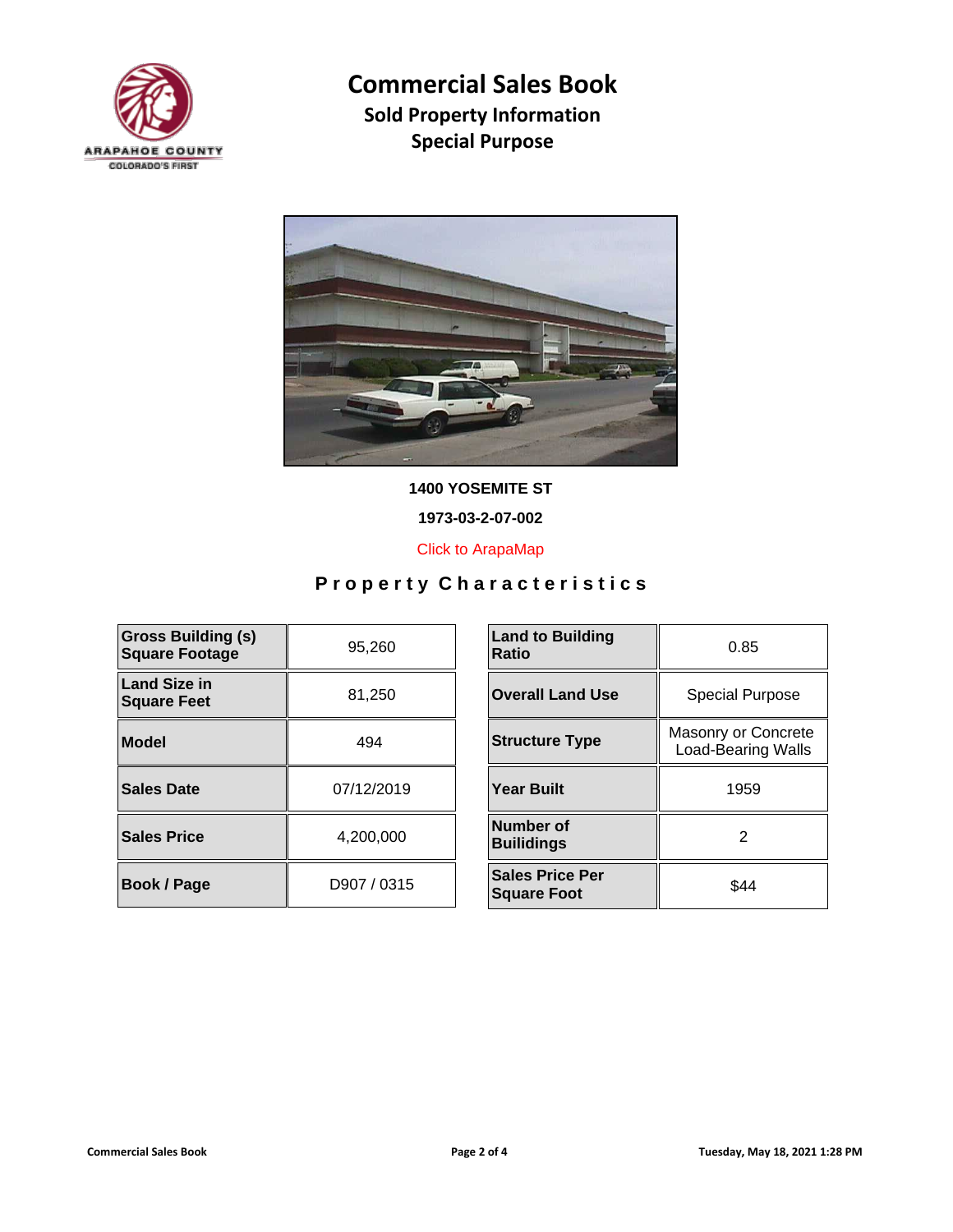



**10855 E BETHANY DR**

**1973-35-2-04-020**

[Click to ArapaMap](https://gis.arapahoegov.com/arapamaplite/?PARCEL=1973-35-2-04-020)

| <b>Gross Building (s)</b><br><b>Square Footage</b> | 17,120      | <b>Land to Building</b><br><b>Ratio</b>      |
|----------------------------------------------------|-------------|----------------------------------------------|
| <b>Land Size in</b><br><b>Square Feet</b>          | 43,055      | <b>Overall Land Use</b>                      |
| Model                                              | 344         | <b>Structure Type</b>                        |
| Sales Date                                         | 09/19/2019  | <b>Year Built</b>                            |
| <b>Sales Price</b>                                 | 1,643,500   | Number of<br><b>Builidings</b>               |
| <b>Book / Page</b>                                 | D910 / 0791 | <b>Sales Price Per</b><br><b>Square Foot</b> |

| <b>Land to Building</b><br>Ratio             | 2.51                                |
|----------------------------------------------|-------------------------------------|
| <b>Overall Land Use</b>                      | <b>Special Purpose</b>              |
| <b>Structure Type</b>                        | <b>Reinforced Concrete</b><br>Frame |
| Year Built                                   | 1974                                |
| Number of<br><b>Builidings</b>               |                                     |
| <b>Sales Price Per</b><br><b>Square Foot</b> | \$96                                |